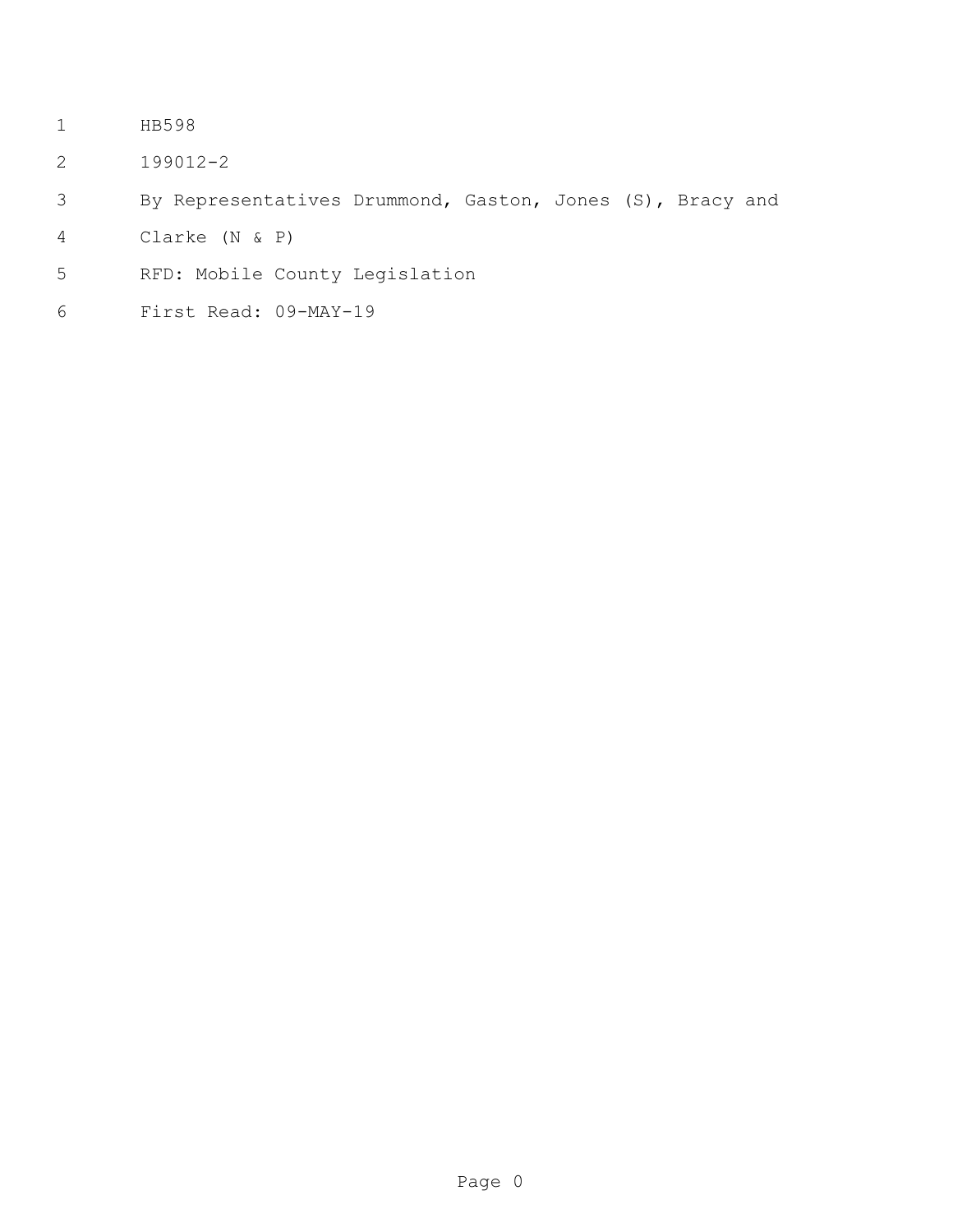| $\mathbf 1$   | 199012-2:n:04/18/2019:JET/tqw LSA2019-1263R1                   |
|---------------|----------------------------------------------------------------|
| $\mathbf{2}$  |                                                                |
| 3             |                                                                |
| 4             |                                                                |
| 5             |                                                                |
| 6             |                                                                |
| 7             |                                                                |
| $8\,$         |                                                                |
| $\mathcal{G}$ | A BILL                                                         |
| 10            | TO BE ENTITLED                                                 |
| 11            | AN ACT                                                         |
| 12            |                                                                |
| 13            | Relating to Mobile County; to provide for the                  |
| 14            | distribution of a portion of the county's and municipalities'  |
| 15            | share of the proceeds of the simplified sellers use tax to the |
| 16            | Circuit Court of the Thirteenth Judicial Circuit.              |
| 17            | BE IT ENACTED BY THE LEGISLATURE OF ALABAMA:                   |
| 18            | Section 1. This act shall only apply in Mobile                 |
| 19            | County.                                                        |
| 20            | Section 2. Beginning October 1, 2019, the proceeds             |
| 21            | of the simplified sellers use tax distributed to Mobile County |
| 22            | and the municipalities in Mobile County pursuant to Section    |
| 23            | 40-23-197, Code of Alabama 1975, shall be allocated by the     |
| 24            | county commission and the governing bodies of the              |
| 25            | municipalities each fiscal year and distributed on a monthly   |
| 26            | basis as follows:                                              |